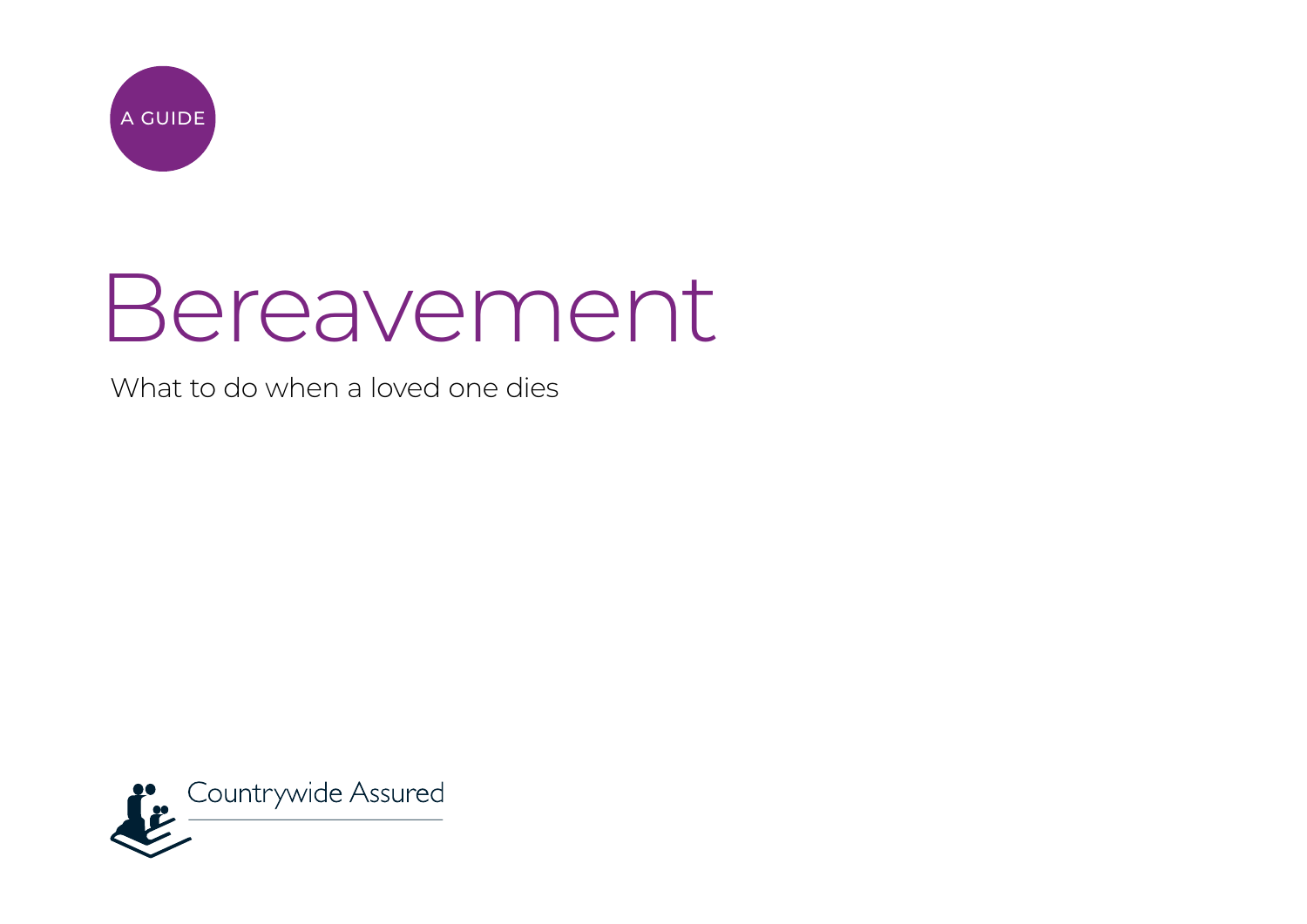### Purpose of the guide

The aim of this guide is to offer practical help and support during this difficult time. It's designed to help you get the information you need easily and quickly. Read it through or dip in and out, you choose what works for you.

We appreciate this may be the first time you've faced this situation, which is why we've included a step-by-step checklist of what to do – see **page 03**. You'll also find guidance on making a policy claim, as well as details of other organisations that can offer support and information during this difficult time.

Keeping things simple is a key feature of this guide, although there are some things we cannot avoid, such as widely used legal terms - which are underlined. You'll also find definitions of these terms on **page 11** – should you need them - and we've used icons throughout the guide to highlight key information or warnings – see the key below for more details.

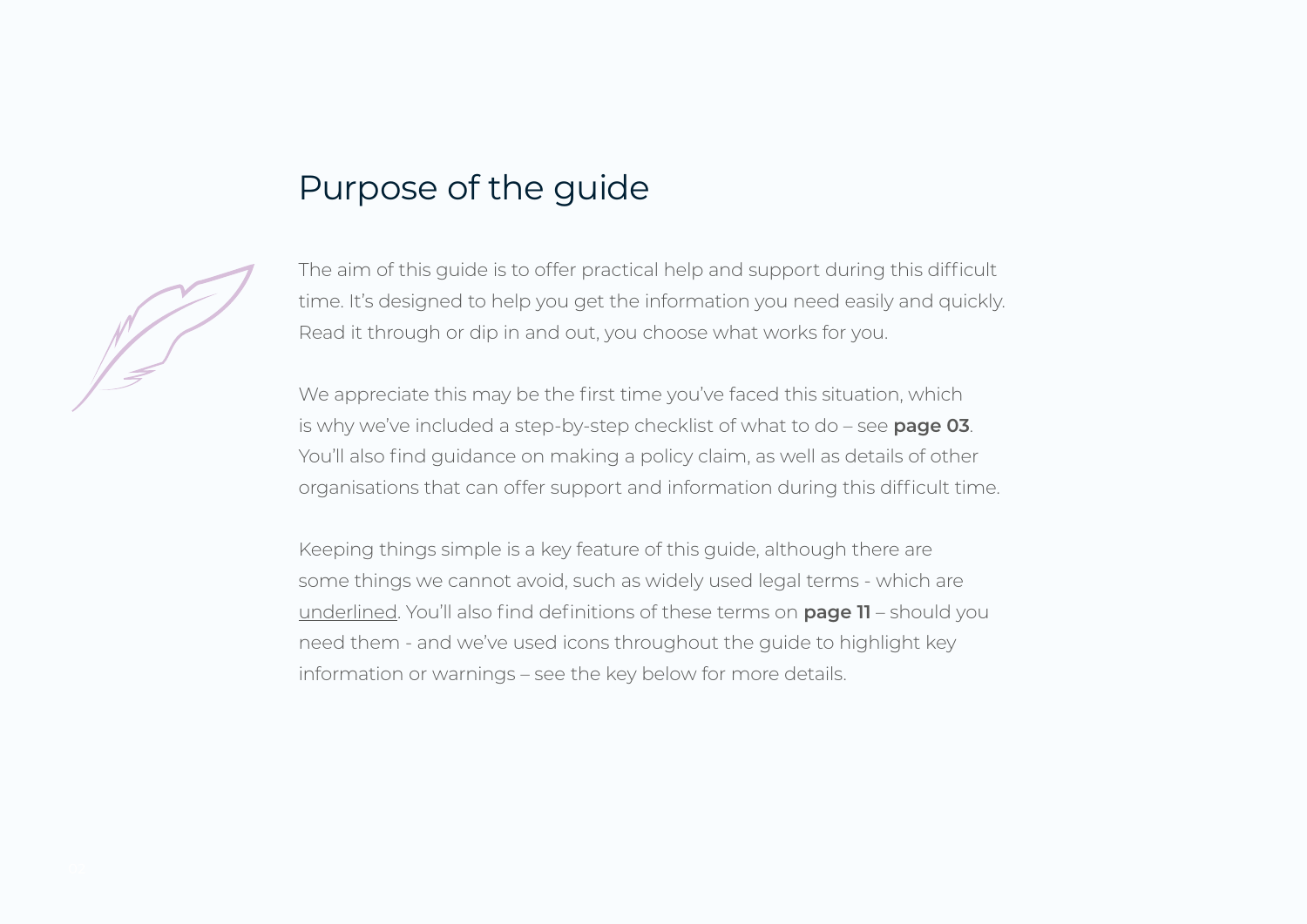### Contents

| Step-by-step checklist   | 03-08 |
|--------------------------|-------|
| Steps for making a claim | Ωd    |
| Where to go for support  | 10    |
| Other helpful resources  | 10    |
| Definition of key terms  |       |

### Key:

A key to the icons used throughout this guide.

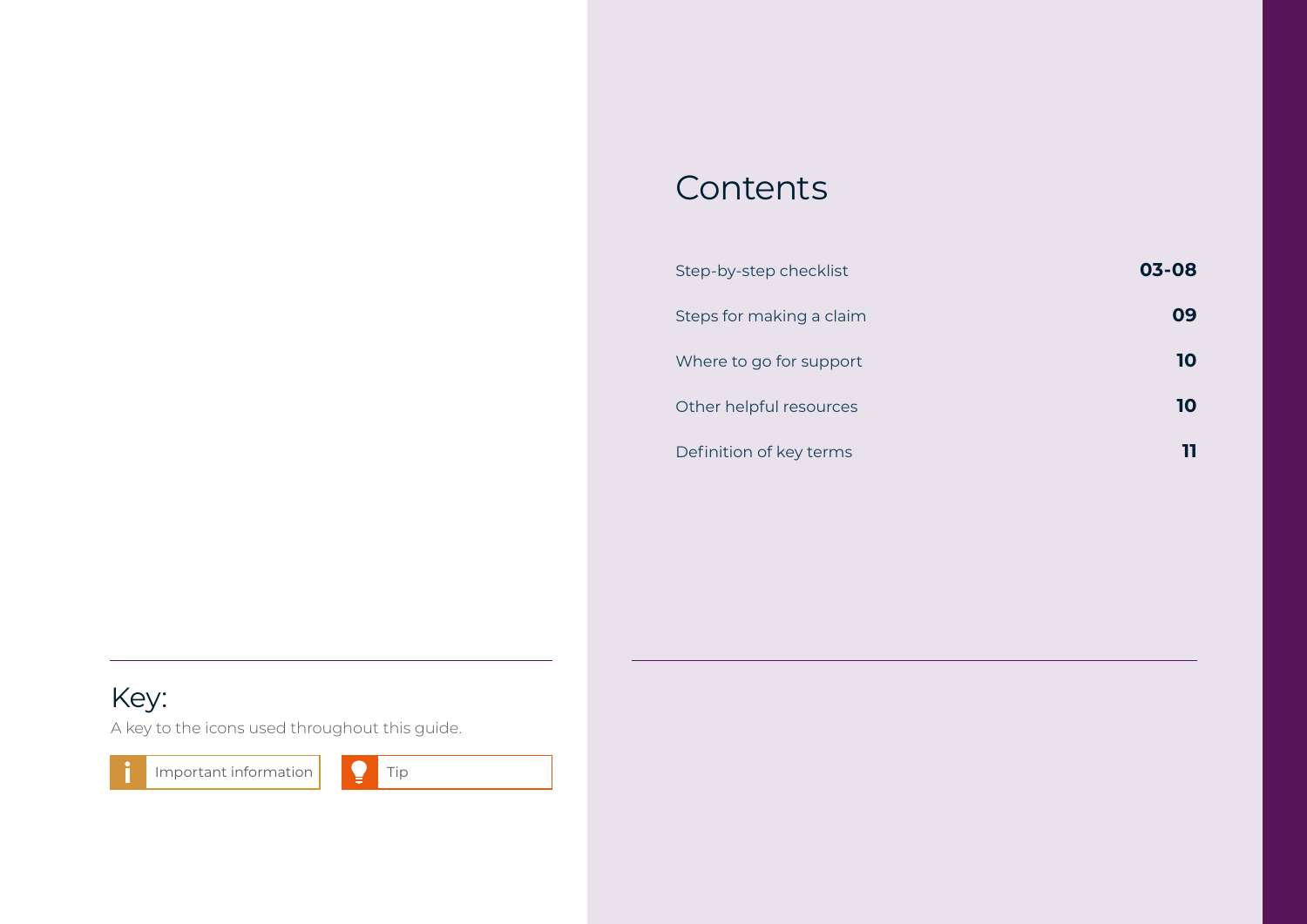### Get a medical certificate **1 2**

This needs to happen straight away. The certificate details the cause of death and it's needed to register the death of your loved one. Their GP or the hospital will issue a certificate. If it's not issued immediately, it may mean the cause of death is unknown or there has been no contact with the GP for 14 days (in England, Scotland and Wales) or 28 days (in Northern Ireland). In these circumstances, a coroner will need to investigate and an inquest may be necessary.

To find out more about the medical certificate, visit the Bereavement Advice Centre:

[bereavementadvice.org/topics/death-certificate-and-coroners-inquest](https://bereavementadvice.org/topics/death-certificate-and-coroners-inquest)

### Register the death

This takes place at the Register Office in the area local to your loved one. You can find the office by visiting  $\Box$  [gov.uk/register-offices](https://gov.uk/register-offices)

Registration needs to be completed within five days in England, Wales and Northern Ireland or within eight days in Scotland. For more information, see the government's website:  $\Box$  [gov.uk/register-a-death](https://gov.uk/register-a-death)

Once registered two certificates are issued:

- **i) Death certificate**
- **ii) Certificate for burial or cremation.**

If the death is reported to a coroner, it can only be registered once the coroner gives their permission. However, they can issue an interim certificate as proof of death to send to key organisations and apply for probate - see **steps 5 and 8**  and visit  $\Box$  [gov.uk/after-a-death/when-a-](https://gov.uk/after-a-death/when-a-) death-is-reported-to-a-coroner

If your loved one dies outside the UK, this can make everything seem much worse, especially if language is a challenge and it's not clear who to turn to. The British Consulate can help, or if on holiday, contact the travel agent if appropriate. They will help with registering the death with the local authorities.

The government has a wealth of information on their website along with helpful guides on what to do:

[gov.uk/government/publications/coping-with-death-abroad](https://gov.uk/government/publications/coping-with-death-abroad)

Ask for extra copies of the death certificate, as a number of organisations require the original rather than a copy. There may be a charge for the copies.

It is possible to order a copy online at  $\Box$  [gov.uk/order-copy-birth](https://gov.uk/order-copy-birth-death-marriage-certificate)[death-marriage-certificate](https://gov.uk/order-copy-birth-death-marriage-certificate)

Alternatively, some banks will provide 'certified' copies using the original certificate – they may charge for this service. It does mean a visit to the bank or building society.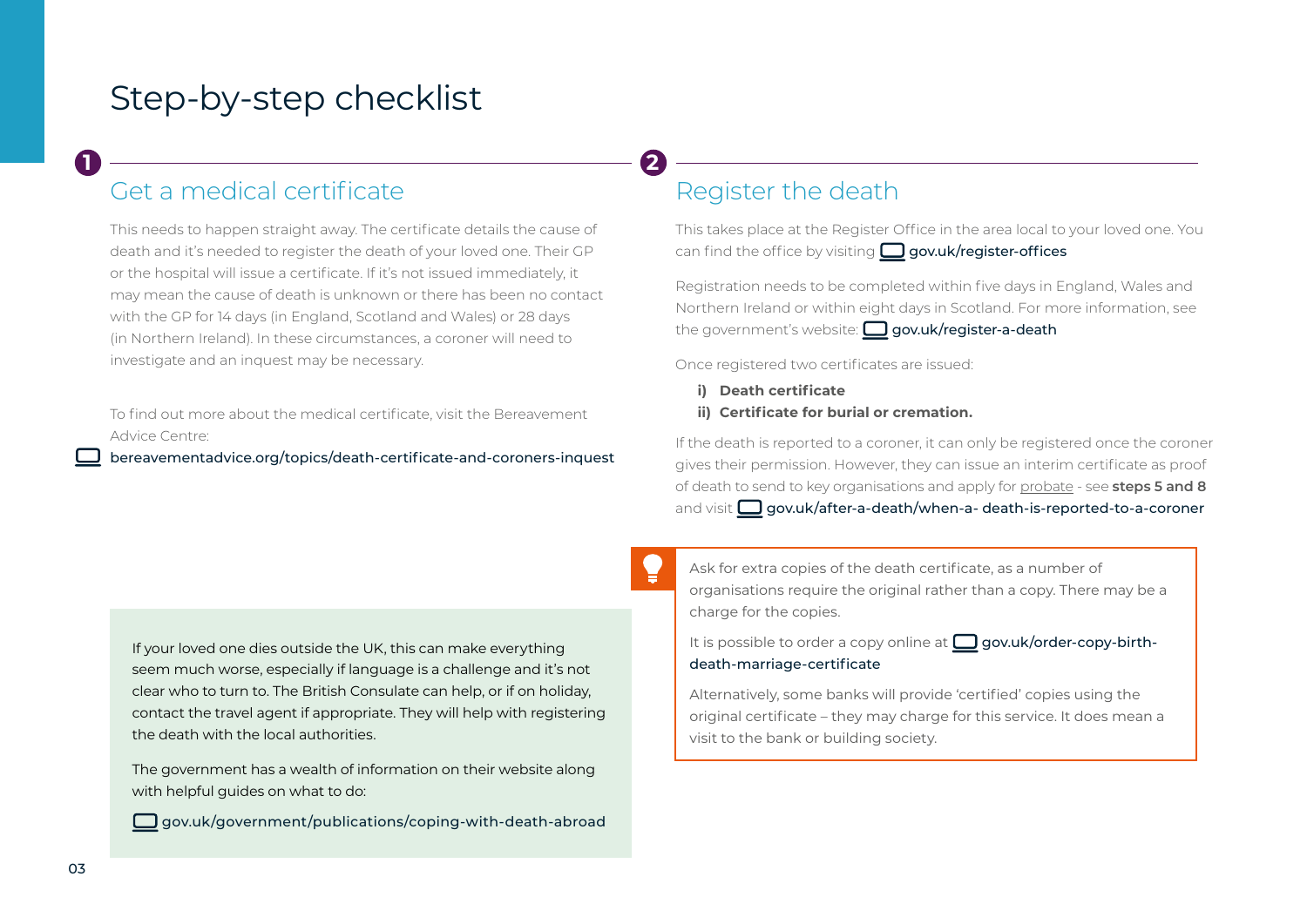### **3 4**

### Plan the funeral

Once the death is registered, the funeral arrangements can get underway - usually within two weeks of the death, provided there is no inquest.

There are different ways to arrange a funeral. The local council may offer funeral services as well as a funeral director, and it's possible to organise a funeral directly, without a third party.

For more information, see **'Where to go for**  support' on page 10.

### Paying for the funeral

If there is no pre-paid funeral plan or insurance policy, or other financial scheme, it is possible to request funds from your loved one's savings or bank account, provided there is enough money in the account(s). Alternatively, if they have a life assurance and/or pension policy, it may be possible to request a release of funds to help pay for the funeral.

To make the request for funds, the bank or building society, or insurance provider, will require the death certificate and details of the funeral cost, or an invoice from the funeral director. The money will be transferred directly to the funeral director or cremation service.

As you might expect, funeral costs vary according to location and type of funeral selected. According to the Money Advice Service, the average cost of a funeral using a funeral director is £4,078\*.

For more information on how to pay for a funeral and the potential costs involved, see

[moneyhelper.org.uk/en/family-and-care/death-and-bereavement/how-much-does-a-funeral-cost](https://www.moneyhelper.org.uk/en/family-and-care/death-and-bereavement/how-much-does-a-funeral-cost)



Do bear in mind costs change over time and the amounts shown here are accurate at the time of publication. Please check the  $\Box$  [Money Helper website](https://www.moneyhelper.org.uk/en/family-and-care/death-and-bereavement/how-much-does-a-funeral-cost) for the latest information.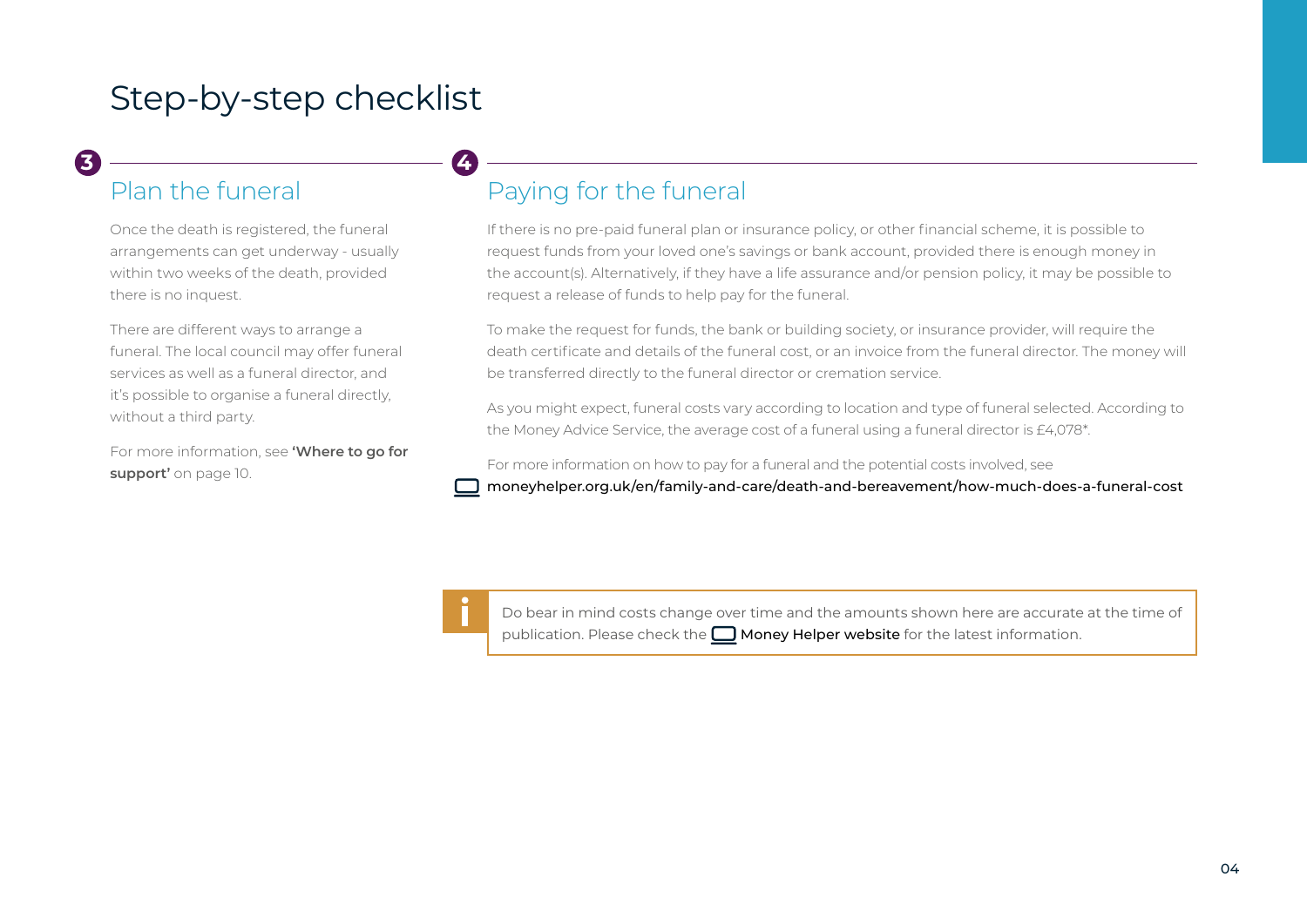### Contacting key organisations:

It can feel overwhelming when thinking about all the organisations and companies that need to be informed, including us here at Countrywide Assured. We hope the list below helps get this process underway.

#### **Financial organisations**

Banks Building societies Mortgage lender Loan provider Shares Investment managers Credit card providers Life assurance policy provider(s) Pension(s) provider

#### **Government departments**

HM Revenue & Customs Department of Work & Pensions (DWP) Child Benefit Tax Credit Office Passport Office Driver and Vehicle Licensing Agency (DVLA) Public sector or armed forces pension schemes

**Health** GP

Dentist



### **Council services**

Social Services Council housing (if renting) Electoral Register

**Utility companies** Gas Electricity

Water

#### **Home services**

Home insurance Car insurance Landline phone Mobile phone Broadband TV subscription(s)

#### **Other**

Solicitor(s) Accountant(s) Social/community groups

Take advantage of the **'Tell us once'**  government service, which notifies all government departments and local council services in one go.

To find out more, visit

 $\Box$  [gov.uk/after-a-death/organisations](https://www.gov.uk/after-a-death/organisations-you-need-to-contact-and-tell-us-once)[you-need-to-contact-and-tell-us-once](https://www.gov.uk/after-a-death/organisations-you-need-to-contact-and-tell-us-once)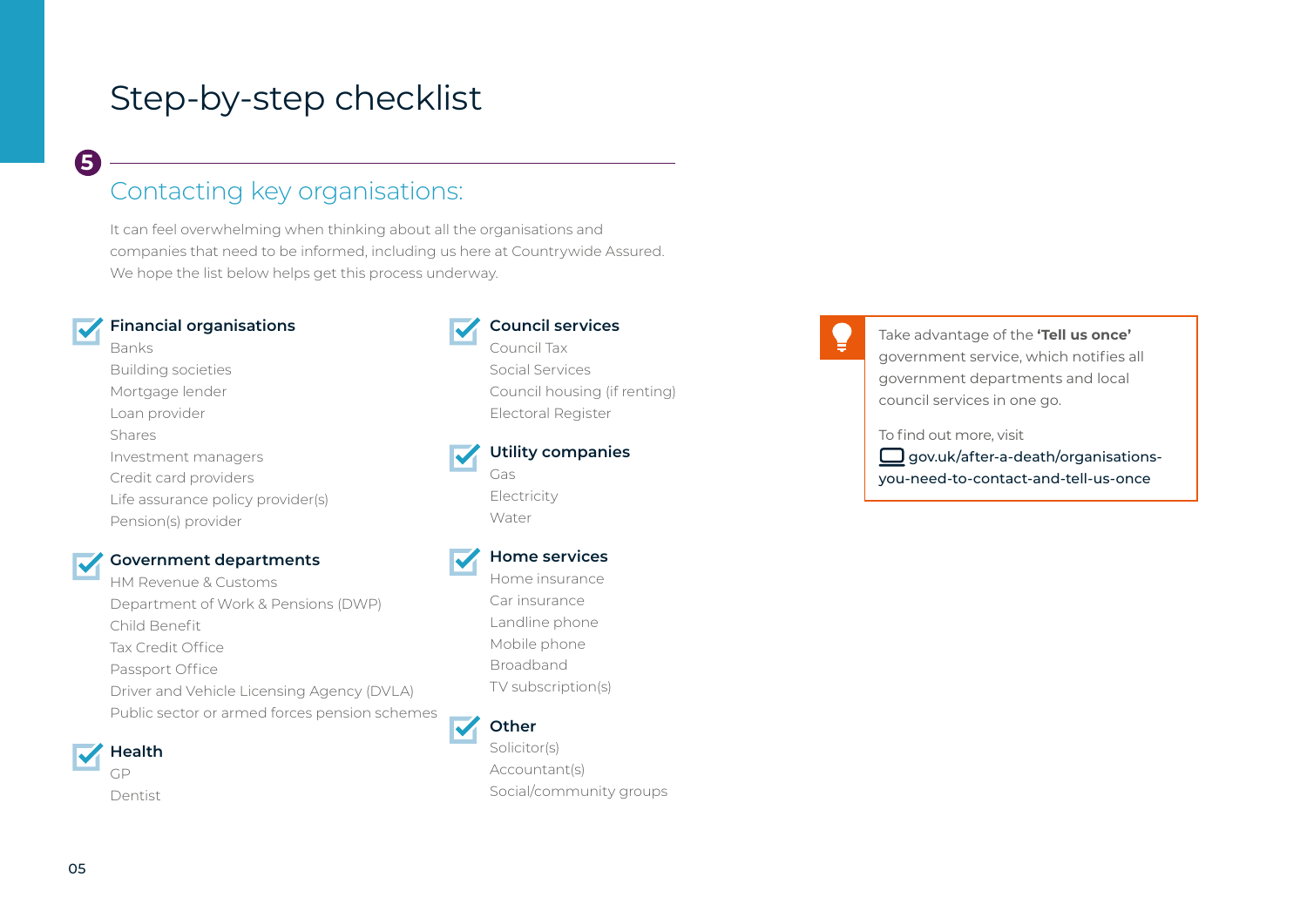### **6 7**

### Find the will

The will gives details of how the estate is to be distributed. If there is a will, it may be somewhere in the home, or held by a bank or solicitor. The person named as executor or designated contact as mentioned in the will - often a relative or friend - is likely to have a copy.

Check the will is the latest version.

If no will is found, the National Will Register provides a way of checking to see whether a will has been registered. For more details, see  $\Box$  [nationalwillregister.co.uk](https://www.nationalwillregister.co.uk/)

**If there is no will**, this situation or your loved one is regarded as 'intestate'. This means the estate will usually go to the next of kin, and they will be responsible for administering and distributing the estate. This role carries particular requirements and limits as well as the legal authority to administer the estate. This is granted by completion of 'Letters of Administration', issued by the Probate Registry of the High Court in England, Wales and Northern Ireland. In Scotland, the legal document is referred to as the 'Confirmation of the estate' or 'Grant of Representation'.

For more information about the rules of intestacy, visit

#### [theprobateservice.org/interstacy-rules-flowchart/](https://theprobateservice.org/interstacy-rules-flowchart/)

It is possible to get help with administering the estate by appointing a solicitor, chartered accountant, specialist probate service or bank. There will be a charge for this so it's important to agree the level of support required before going ahead.

### Who is the executor(s)?

This is usually a family member and/or friend, although it's not uncommon for a solicitor to be appointed executor. The role of the executor involves looking after your loved one's affairs after their death, such as applying for a grant of probate, valuing the estate and distributing the estate according to the will.

It can be a fairly large job for one person, especially if the estate is complex, which is why it's possible to have more than one executor.

To find out more about the executor's role, visit [theprobateservice.org/duties-of-an-executor/](https://theprobateservice.org/duties-of-an-executor/)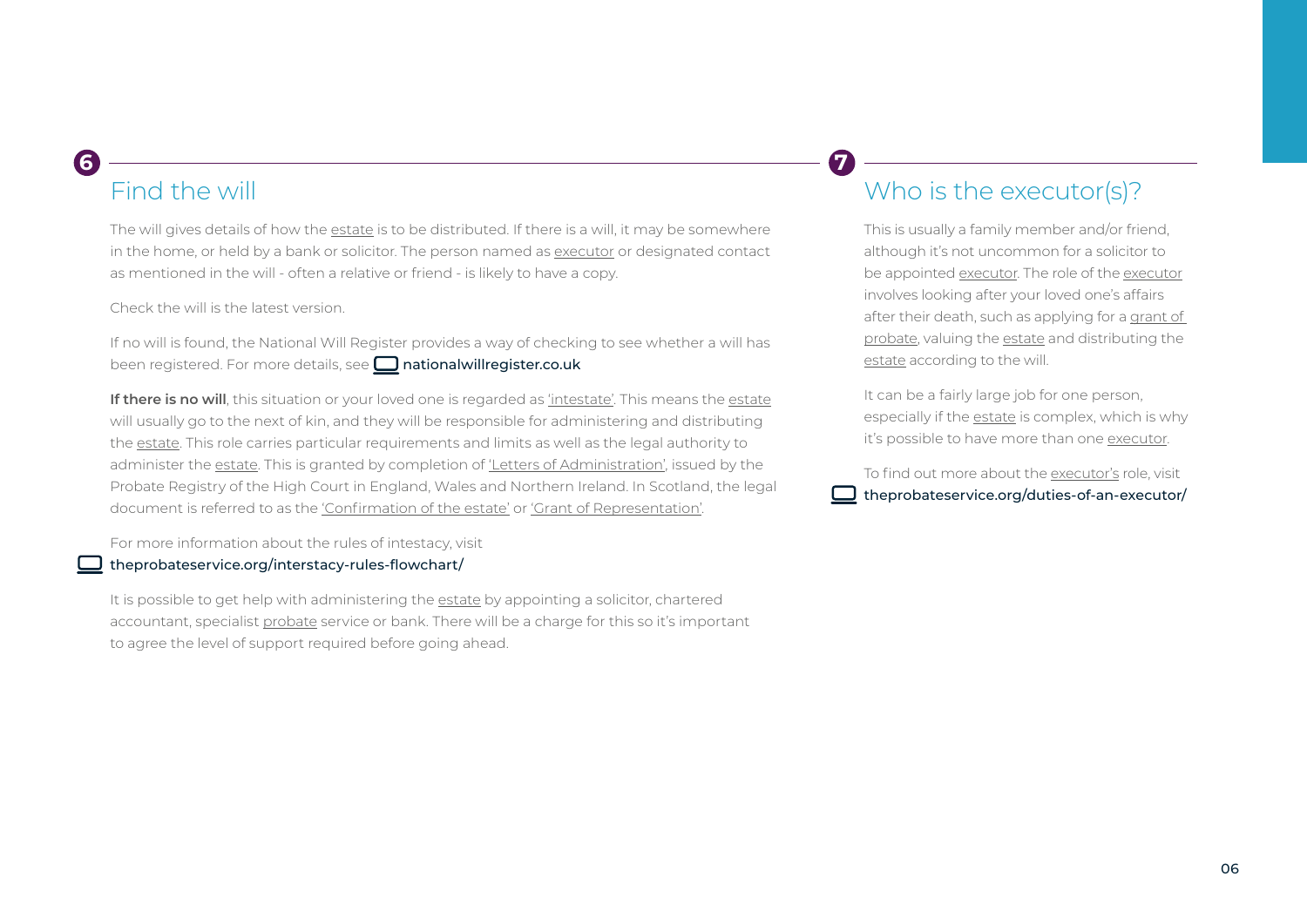### Get a Grant of Probate – if needed

A Grant of Probate (or Certificate of Confirmation in Scotland) is a process that enables the executor to distribute your loved one's estate according to their will, such as money, possessions and property, to the beneficiaries.

If there is no will, the next of kin must apply to be an 'administrator' using 'Letters of Administration' to distribute the estate.

For more on what to do if there is no will, see step 6.

A valuation of the estate will be required before applying for a Grant of Probate

A Grant of Probate **may not be required** as this depends on the value of the assets that make-up the estate. The decision is at the discretion of the financial institution holding your loved one's assets, such as a bank or building society. To find out if a Grant of Probate is needed, you will have to contact the individual organisations involved. However, Letters of Administration will be required if the estate includes a property. There are circumstances where this is not necessary.

For more information, visit

[citizensadvice.org.uk/family/death-and-wills/dealing-with-the-financial](https://www.citizensadvice.org.uk/family/death-and-wills/dealing-with-the-financial-affairs-of-someone-who-has-died/#h-if-the-amount-of-money-is-small)[affairs-of-someone-who- has-died/#h-if-the-amount-of-money-is-small](https://www.citizensadvice.org.uk/family/death-and-wills/dealing-with-the-financial-affairs-of-someone-who-has-died/#h-if-the-amount-of-money-is-small)

Do bear in mind rules and thresholds change over time and the details provided here are accurate at the time of publication. For the latest information, see  $\Box$  [gov.uk/wills-probate-inheritance](https://www.gov.uk/wills-probate-inheritance)

It is possible to apply for a Grant of Probate directly, or with the help of a solicitor, through the Probate Registry of the High Court in England, Wales and Northern Ireland. For Scotland, the Sheriff's Court issues a Certificate of Confirmation of the estate.

If a solicitor is appointed to help with the Grant of Probate (or Certificate of Confirmation in Scotland), they will charge for their services.

If the estate is straightforward, the Grant of Probate, Letters of Administration or Certificate of Confirmation process can take between four to eight weeks to process.

However, if the estate is complex, this process can take three to six months, or possibly longer. Please be aware these timings are only a guide.

For more information about how the Grant of Probate works and how to apply, visit

[gov.uk/wills-probate-inheritance](https://www.gov.uk/wills-probate-inheritance)

[probate.which.co.uk/how-probate-works/what-is-probate](https://probate.which.co.uk/how-probate-works/what-is-probate/)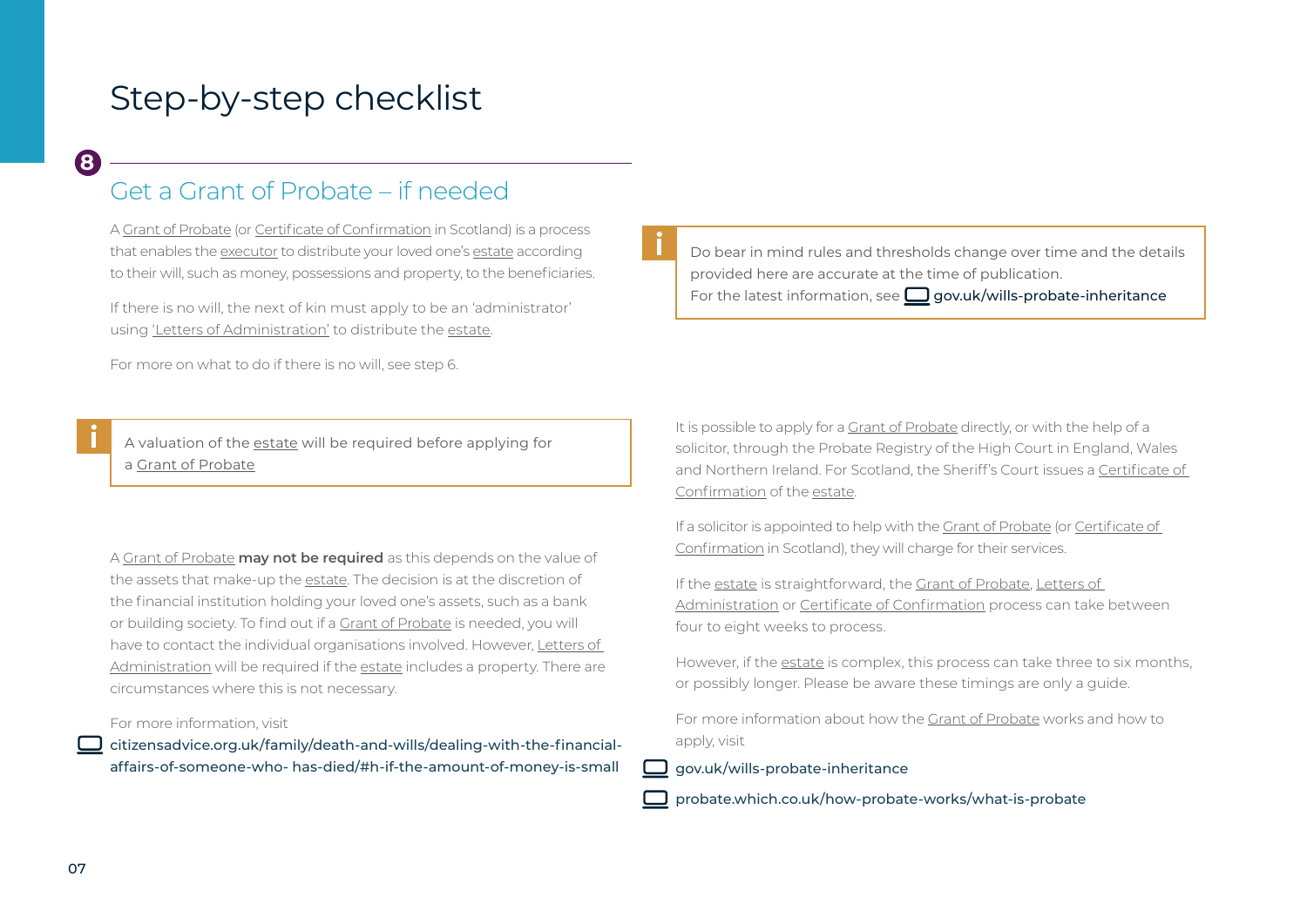### **9**

### Managing the estate

The 'estate administration' is the final stage of probate. This is the period when the executor or designated contact gathers all your loved one's assets and belongings that make up their estate, settle any outstanding debts, pay the inheritance tax, if appropriate, and distribute what's left to the beneficiaries.

Records need to be kept for 12 years by the executor or next of kin once the estate has been distributed. Why? Because someone can make a claim on the estate during this period.

#### **Inheritance tax**

Estates valued over a specified threshold are liable to pay inheritance tax. Generally, the current rate is 40% (2018/19), although it's possible to reduce this rate if, for example, the estate includes charitable donations.

For more information about this tax and the current threshold, visit  $\Box$  [gov.uk/inheritance-tax](https://www.gov.uk/inheritance-tax)

It's important to ensure records of each stage of this process are kept and maintained. For example, proof of any payments relating to debtors and beneficiaries, and/or the distribution of belongings.

Do bear in mind tax rates change over time and the inheritance tax rate shown here is accurate at the time of publication. For the latest rates,

#### $\mathsf{see} \,\blacksquare$  [gov.uk/inheritance-tax](https://www.gov.uk/inheritance-tax)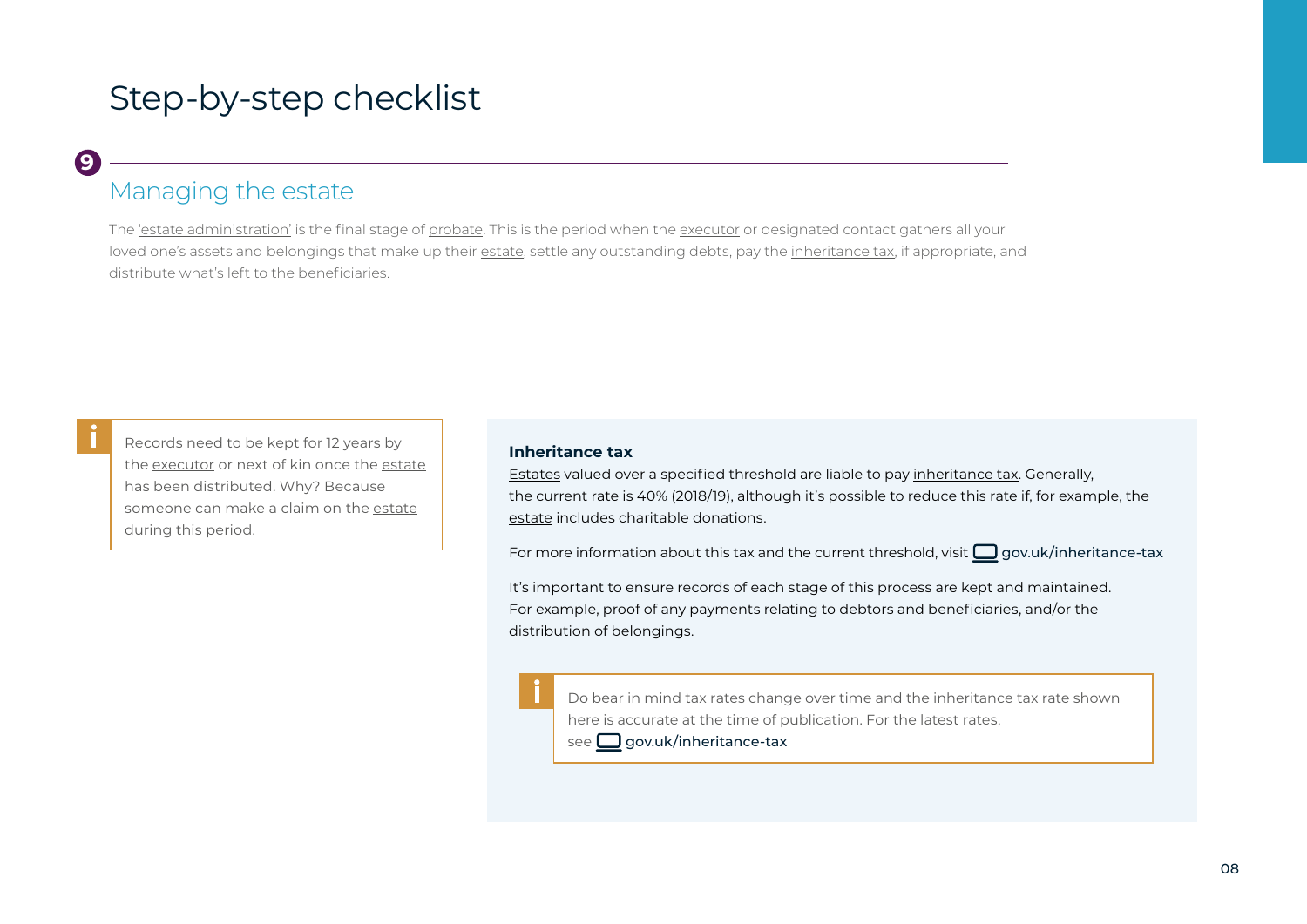### Steps for making a claim

If your loved one has a policy with us, the following steps offer guidance on how to make a claim:

### How to make a policy claim

We aim to make the process as simple and stress-free as possible

The claims process displayed here is only a guide. It can vary because of the type of policy you have with us and the individual circumstances.

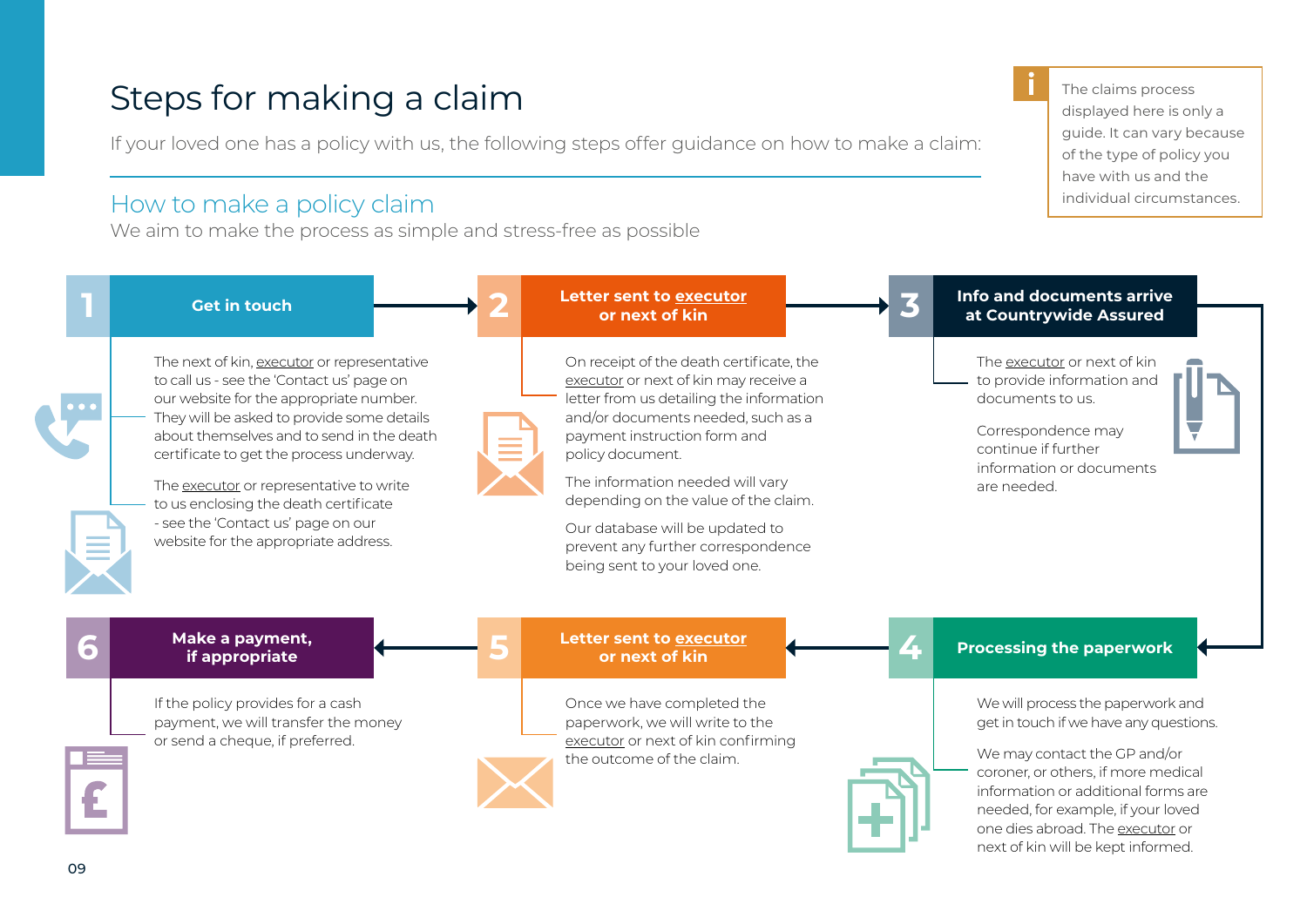# Where to go for support

Support through the grieving process is available for family and friends from a wide range of organisations:



### Other helpful resources

The Probate Service

 $\Box$  [theprobateservice.org](https://www.theprobateservice.org/)

### Help with arranging the funeral

 [moneyhelper.org.uk/en/family-and-care/death-and-bereavement/how](https://www.moneyhelper.org.uk/en/family-and-care/death-and-bereavement/how-much-does-a-funeral-cost)[much-does-a-funeral-cost](https://www.moneyhelper.org.uk/en/family-and-care/death-and-bereavement/how-much-does-a-funeral-cost)

- [nafd.org.uk/funeral-advice/find-a-member](https://nafd.org.uk/funeral-advice/find-a-member)
- $\Box$  [naturaldeath.org.uk](http://naturaldeath.org.uk)
- $\Box$  [gov.uk/funeral-payments](https://gov.uk/funeral-payments)

Guidance on what to do when someone dies

- $\Box$  [Money Helper](https://www.moneyhelper.org.uk/en/family-and-care/death-and-bereavement/what-to-do-when-someone-dies)
- $\Box$  [Which? Step-by-step guide and video](https://www.which.co.uk/later-life-care/end-of-life/what-to-do-when-someone-dies)